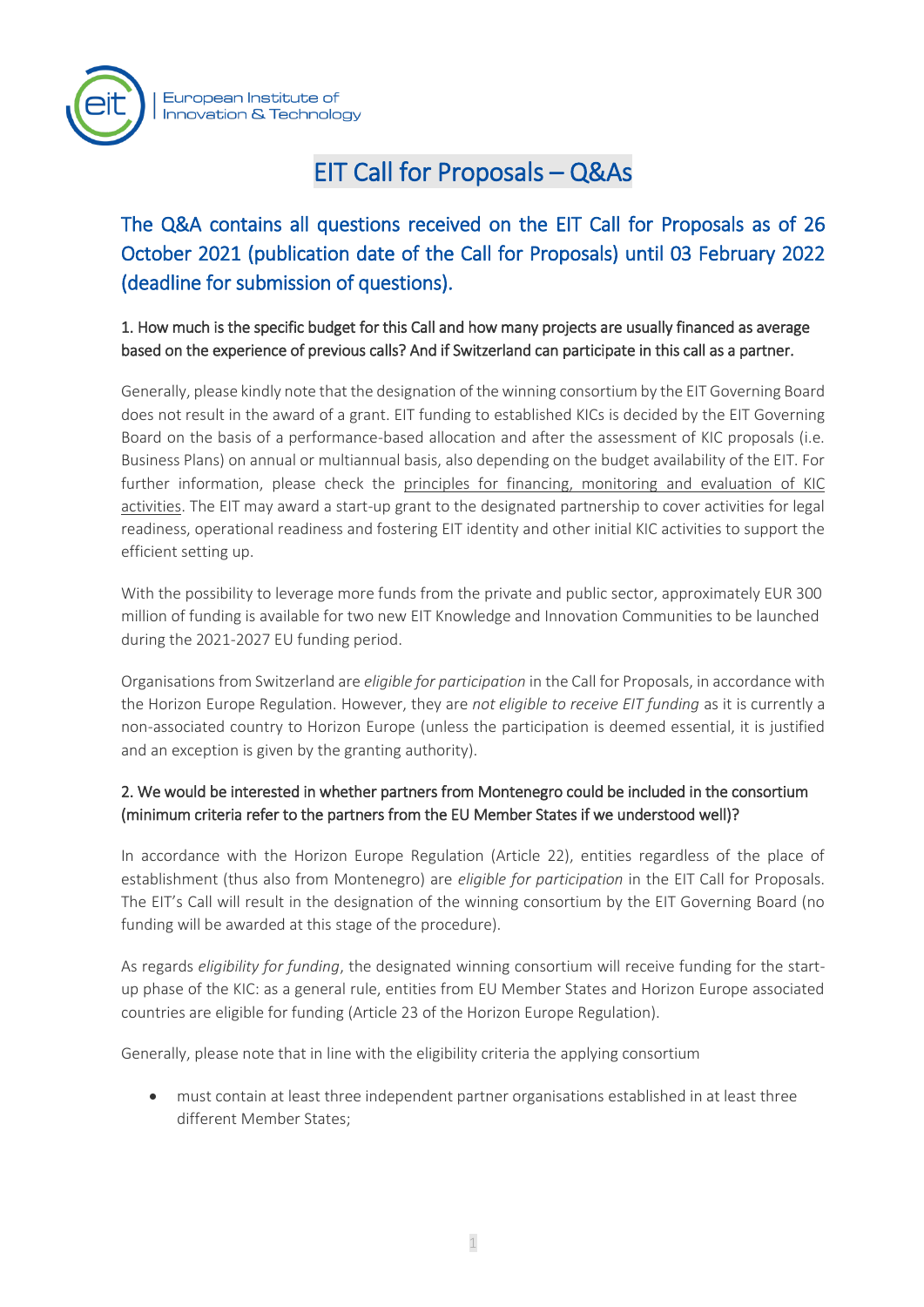

- at least two thirds of the partner organisations forming the consortium are established in different Member States;
- the applying consortium includes at least one higher education institution one research institution and one private company;
- the proposal must be submitted by a consortium containing a maximum of 50 partners.

There are several possible ways to identify and engage with potential applying consortia. One of these is that the EIT has been facilitating the process with a networking website that will be available until March 2022 allowing potential partners to connect for the Call for Proposals: [https://eit-culture](https://eur06.safelinks.protection.outlook.com/?url=https%3A%2F%2Feit-culture-creativity.b2match.io%2F&data=04%7C01%7CEIT-KICs-Call-2021%40eit.europa.eu%7Cc1243bad7a1b40681e3808d9a03c48c6%7Cd3092f1488d24a778942296a0d2cc07e%7C0%7C0%7C637717003074774559%7CUnknown%7CTWFpbGZsb3d8eyJWIjoiMC4wLjAwMDAiLCJQIjoiV2luMzIiLCJBTiI6Ik1haWwiLCJXVCI6Mn0%3D%7C1000&sdata=o4bUHtrrBPeCEEE%2B%2B6zl%2B0rQM5vzNp0yzSivJMtcrtk%3D&reserved=0)[creativity.b2match.io/.](https://eur06.safelinks.protection.outlook.com/?url=https%3A%2F%2Feit-culture-creativity.b2match.io%2F&data=04%7C01%7CEIT-KICs-Call-2021%40eit.europa.eu%7Cc1243bad7a1b40681e3808d9a03c48c6%7Cd3092f1488d24a778942296a0d2cc07e%7C0%7C0%7C637717003074774559%7CUnknown%7CTWFpbGZsb3d8eyJWIjoiMC4wLjAwMDAiLCJQIjoiV2luMzIiLCJBTiI6Ik1haWwiLCJXVCI6Mn0%3D%7C1000&sdata=o4bUHtrrBPeCEEE%2B%2B6zl%2B0rQM5vzNp0yzSivJMtcrtk%3D&reserved=0)

### 3. To be sure to understand: is it possible to establish membership fees during the Start-up Grant Agreement year then?

A KIC may decide to follow a membership fee model from the beginning to secure other sources of funding besides the EIT grant. Membership fees give the KIC room for operational flexibility as well as the possibility to implement activities or pursue investments which are not eligible from the EIT grant (e.g. take up equity in promising start-ups). Membership fees are also important to bridge liquidity risks until returns from successful innovations and activities can sustain the ecosystem. However, membership schemes should not prevent openness of the partnership and can in no way be tied to privileged access to funding for innovation projects.

Certainly, membership fees can be charged only as of the legal and operational set up of the KIC (e.g. registration of the KIC Legal Entity, adoption of the Statutes and by-laws of the KIC which regulate the different membership types), which usually happens in the middle of the start-up year.

#### 4. What are the co-financing rates?

In line with the funding requirements of the [EIT SIA 2021-2027,](https://eur-lex.europa.eu/legal-content/EN/TXT/PDF/?uri=OJ:L:2021:189:FULL&from=EN) the new KIC can expect a funding rate up to 100% in years 1-4, up to 80% in years 5-7 (this is applicable at portfolio level), decreasing further to maximum 70% between years 8-11 and finally arriving up to 50% at year 12, decreasing by additional 10% per annum.

Notwithstanding the above, due to their specific nature, some activities can be funded up to 100% irrespective of KIC operating year, such as Cross-KIC activities, RIS activities and the pilot HEI initiative.

### 5. I am working on a long-term photo documentary that will result in 2023/2024 in an installation, exhibition, book, educational programs, organizing debate. Is this within the goals of the call?

In line with Article 9 of the EIT Regulation, the EIT Call for Proposals is not open for natural persons, but for organisations. Also, the EIT does not pre-define the strategic sub-areas eligible within the field of CCSI leaving it to future applicants to propose focus areas in their strategies. To learn more about the scope and theme for this new proposed EIT Knowledge and Innovation Community, please check the [factsheet.](https://eit.europa.eu/sites/default/files/factsheet_on_the_kic_on_cultural_and_creative_sectors_and_industries_ccsi.pdf)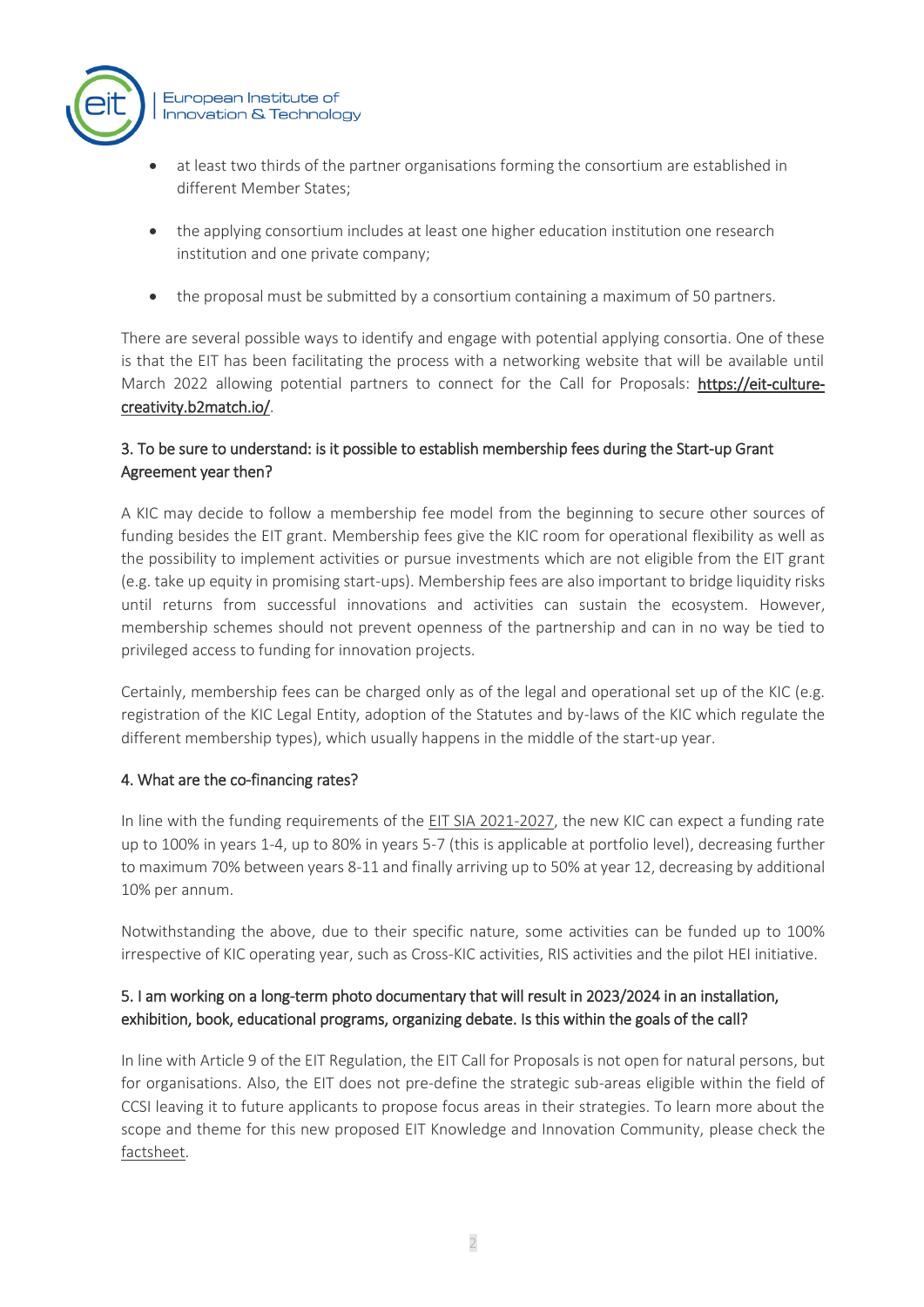

#### 6. What difference do you see the between culture sector and tech sectors such as mobility or manufacturing in terms of ROI and measures of impact?

Of course, each sector has its specificities however applicants as well as existing KICs are required to determine KPI targets and describe how these will be achieved in line with the EIT Impact Framework. Furthermore, during the start-up period, the new KIC is expected to define its seven-year Strategic Agenda, building on the proposal submitted. The Strategic Agenda outlines the ambition and impact proposed, building on the identified sector-specific challenges and strategic measures.

## 7. Besides these informational webinars mentioned and besides the networking platform where organisations can contact each other b2b, will you organise also any dedicated brokerage event for KIC CC?

There are several possible ways to identify and engage with potential applying consortia. One of these is the networking platform you mentione[d https://eit-culture-creativity.b2match.io/.](https://eur06.safelinks.protection.outlook.com/?url=https%3A%2F%2Feit-culture-creativity.b2match.io%2F&data=04%7C01%7CEIT-KICs-Call-2021%40eit.europa.eu%7Cc1243bad7a1b40681e3808d9a03c48c6%7Cd3092f1488d24a778942296a0d2cc07e%7C0%7C0%7C637717003074774559%7CUnknown%7CTWFpbGZsb3d8eyJWIjoiMC4wLjAwMDAiLCJQIjoiV2luMzIiLCJBTiI6Ik1haWwiLCJXVCI6Mn0%3D%7C1000&sdata=o4bUHtrrBPeCEEE%2B%2B6zl%2B0rQM5vzNp0yzSivJMtcrtk%3D&reserved=0) The EIT has set up the networking platform without intervening further to ensure equal treatment of all potential applicants and the EIT will not organise any brokerage events.

### 8. In 2021 there should be two evaluations of KICs. Will the results be published?

The results of the KIC evaluations will be made publicly available as required by the EIT legal framework. The comprehensive assessments of EIT Health and EIT RawMaterials were launched in November 2021 and the results are expected to be published in the 2<sup>nd</sup> half of 2022.

### 9. Are there any limitations to the activities provided to generate extra funds? (e.g. consulting; advisory; etc.)

EIT KICs need to develop revenues from innovation, education and business creation activities for example in the form of IP revenues, new products sales revenue sharing, and consulting services fees, but also develop financial assets for more long-term revenues for example in form of equity positions. Allowed sources of funding for a KIC are defined in the EIT legal framework (EIT SIA 2021-2027, EIT Regulation), and as follows:

- a. Contributions from partner organisations, forming a substantial source of funding;
- b. Voluntary contributions from Member States, associated countries or third countries or public authorities within them;
- c. Contributions from international bodies or institutions;
- d. Revenue generated by the KICs' own assets and activities and royalties from intellectual property rights;
- e. Capital endowments;
- f. Bequests, donations and contributions from individuals, institutions, foundations or any other bodies established under national law;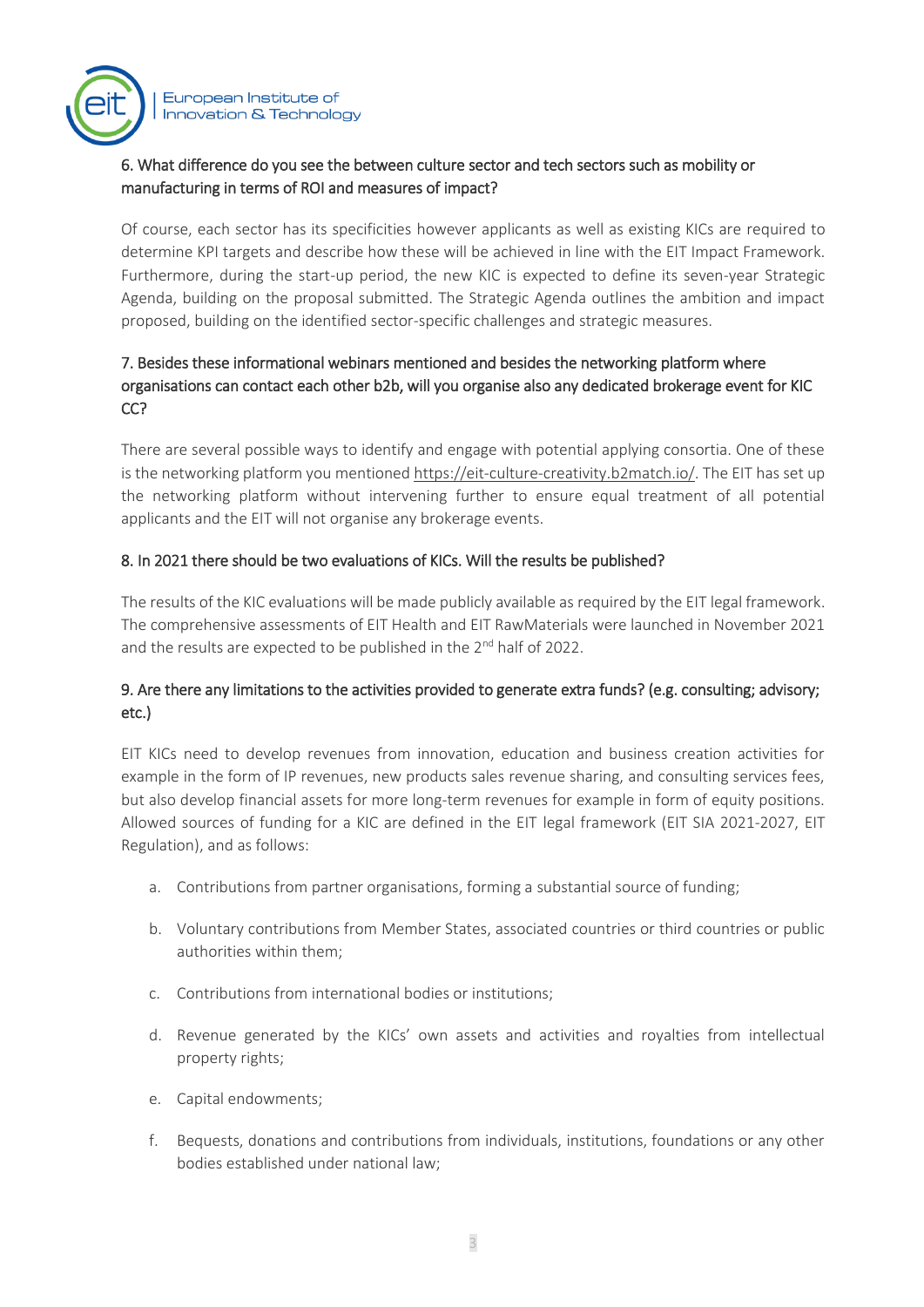

- g. The financial contribution from the EIT;
- h. Financial instruments, including those funded from the general budget of the Union.

The exact provisions on how to account for non-EIT funded activities of the KICs are still to be decided.

#### 10. Should there be a consortium leader at the application stage?

Yes, in line with 6.5 of the Call for Proposals, the coordinator for applying consortia assumes an important role.

#### 11. Thank you for the explanations during the webinar on 16 November. But this assumes that you never expect that a KIC will not succeed?

According to the EIT SIA 2021-2027, on the basis of the result of the comprehensive assessment, the EIT Governing Board shall decide to continue, modify or discontinue the financial contribution to a KIC (thus not extending the partnership agreement) and reallocate the resources to better performing activities (SIA 5.2.2). In case of positive performance and positive outcomes of the interim review and of the comprehensive assessment of the KIC conducted during the initial 7-year Partnership Agreement, the latter can be extended for a further period of up to seven years.

## 12. I was looking into the eligibility criteria, in which there is written that one has to be a private company. Does this include a public private partnership, that is mostly financed by private/ equity financing?

The minimum condition to form a KIC is the participation of at least three independent partner organisations, that are comprised of at least one Higher Education Institution (HEI), one research organisation and one private company and that are established in at least three different Member States. In addition, Article 2(5) defines partner organisations as follows: "A 'partner organisation' means a legal entity which is a member of a KIC and may include, *in particular*, higher education institutions, vocational education and training providers, research organisations, public institutions, public or private companies, financial institutions, regional and local authorities, foundations and not-for-profit organisations."

In line with the above, public private partnerships can also participate in a KIC. Whether such a private partnership should be considered as private or public, this depends on the exact form and nature of the partnership. If it is relevant in order to meet the eligibility criteria, please add an explanatory document, as supporting document of the application (which can be merged with the pfd that includes the motivation and commitment letter, DoH, selection criteria evidence, etc.).

13. Can you clarify the sentence of 'privileged access to funding for innovation projects' in page 10? Is privileged access allowable for example for Education or Entrepreneurship Activities? Are differentiated funding conditions (rather than privileged access) allowable as long as they do not inhibit access of all or privilege a specific group by excluding others?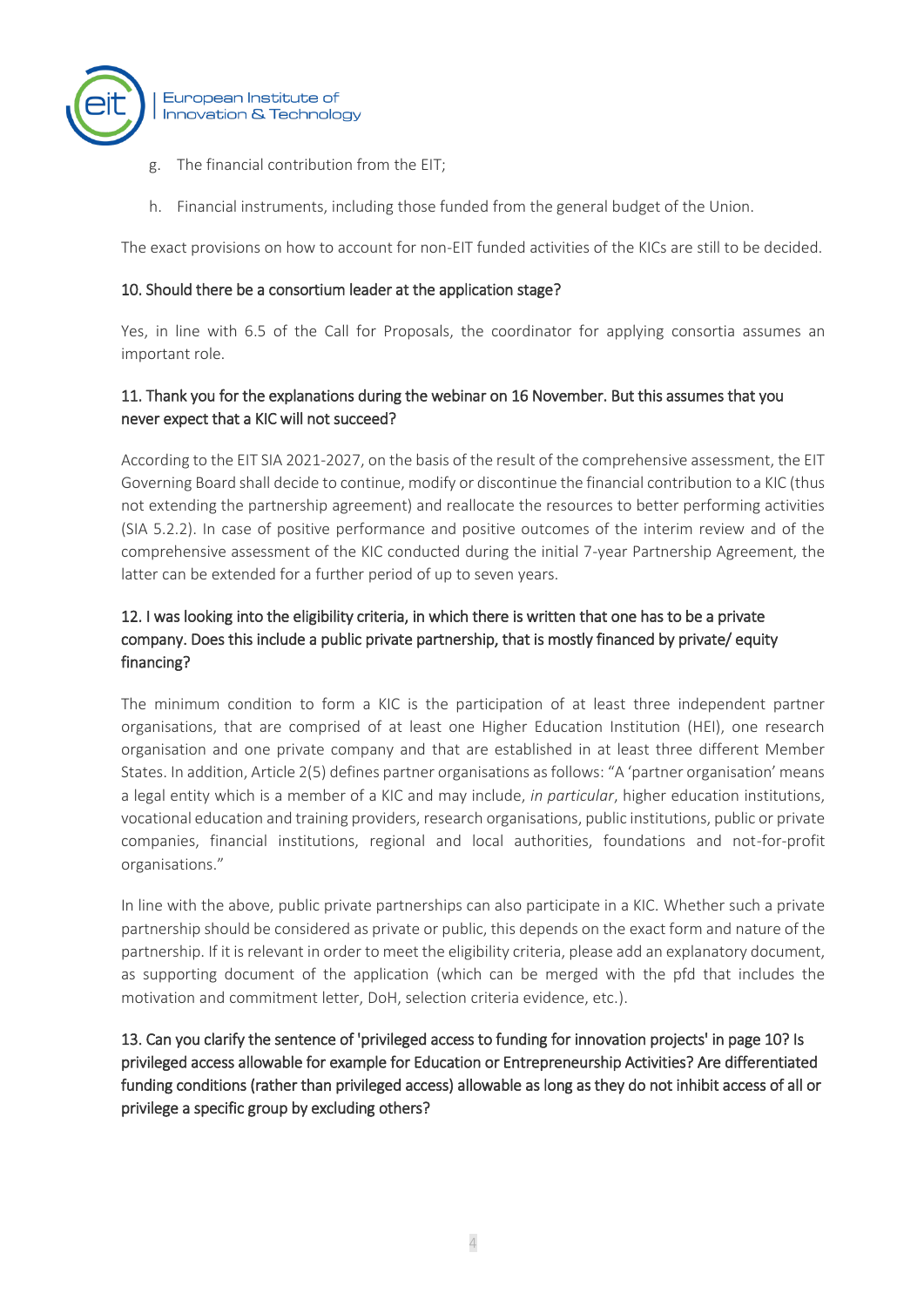

As stated in the call text, membership systems should not prevent openness of the partnership and can in no way be tied to privileged access to funding.

It is mandatory for the KICs to remain open and flexible to attract new partners who bring added value to the partnership based on excellence and innovation relevance. Calls for innovation and business creation activities should as a rule be fully open to attract the best talents and ideas with the highest innovation potential. To achieve this, the KIC should put in place appropriate governance and management systems and ensure openness and transparency in their activities to identify and support the most promising innovations and entrepreneurs in Europe. For education activities, the EIT awards the EIT Label for several years, which means that for these activities the KIC must plan its calls differently than for innovation and business creation activities where KICs usually launch annual calls (or even several calls within one year).

It is possible to apply "differentiated funding conditions", as mentioned in your question, as long as they ensure that:

- The KIC selects and finances the best projects with the highest possible impact, and in line with the KIC's long term strategy;
- within the selection procedures there is equal treatment, non-discrimination of the applicants and it the avoidance of conflicts of interests is also ensured.

14. How to complete table B2? Overall partner contributions are to some extent a function of amounts of EIT funding received; which are not known a priori. Additionally, the majority of partners in later years are not known now. How to reflect their partner contributions? How does the EIT expect the (estimated) Overall Partner Contributions as specified in B2 to relate to the financial and non-financial Commitments that must be stated in the Commitment Letter B3?

All consortia are requested to provide their best estimate of the financial resources needed to implement their strategy by 2030, in terms of funding requested from the EIT and co-funding provided based on commitment by the applying partnership and in line with the future partnership strategy. The financial commitments stated in the commitment letters are expected to be the basis of the co-funding calculations at least for the first year, before the partnership is expected to grow significantly. Please take into account that in line with the EIT Regulation, Art. 18 (4), the EIT financial contribution to the KICs may cover up to 100 % of the total eligible costs of KIC added-value activities in the initial stages of a KIC's life cycle. However, such a contribution shall gradually decrease over time in accordance with the funding rates set in the EIT SIA 2021-2027, Chapter 3.6.2 KIC funding model. This is in line with the requirement for the KICs to gradually become financially sustainable.

### 15. Does the EIT allow - or even expect - proposals to name (some of) candidate hosts for RIS Hubs in the bid which are willing to participate in an open call once the KIC is running, as described in the call text? Or must a proposal refrain from naming candidates as this might be seen as an inhibition to an open call?

The EIT RIS implementation framework allows the KICs a certain degree of flexibility in designing their own EIT RIS activities that best fit with their multiannual strategies and priorities, as long as these result in the desired tangible deliverables and impact, especially in terms of widening participation in the KICs. All KICs undertake a place-based innovation approach and engage local organisations to serve as EIT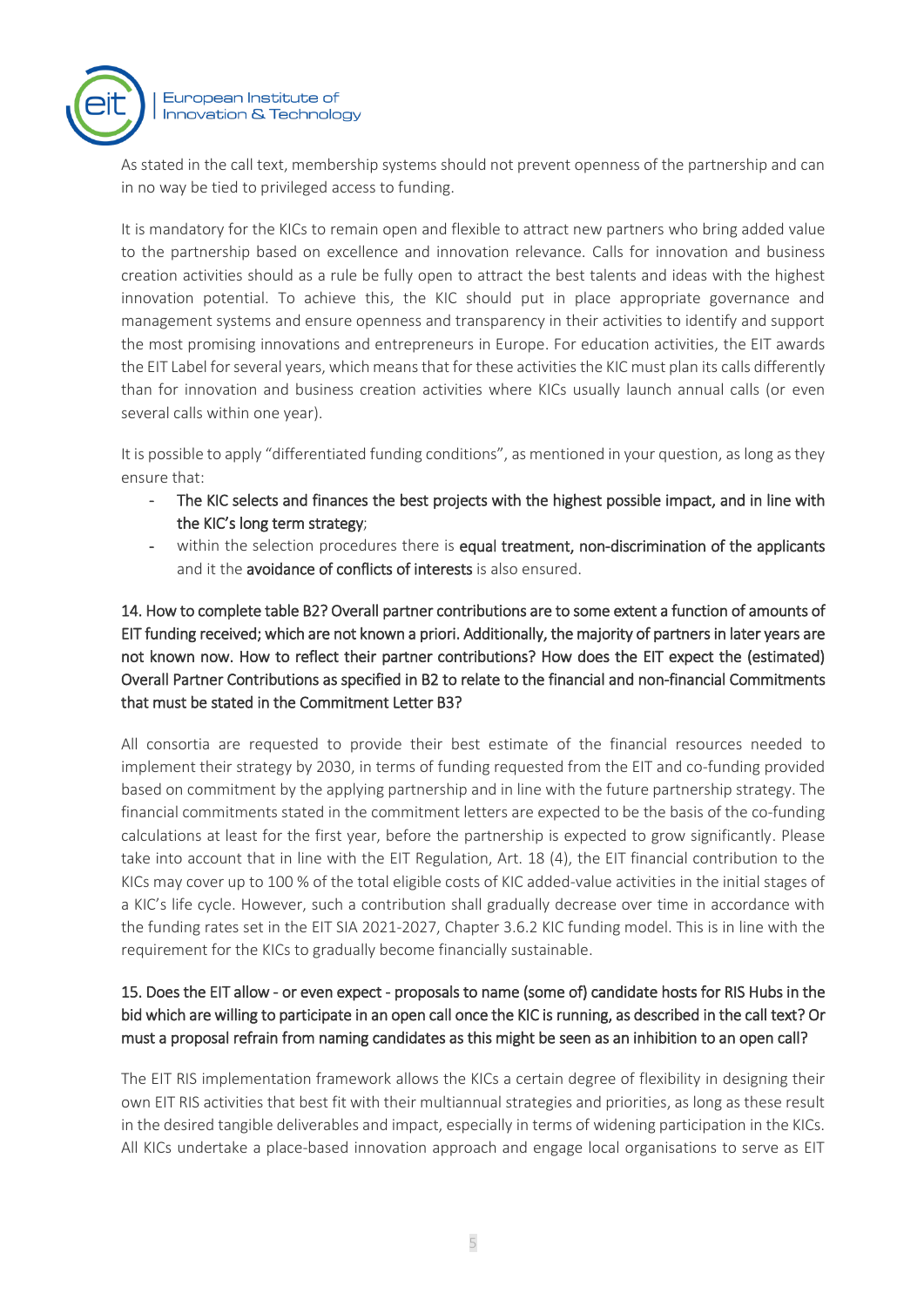

Hubs in EIT RIS countries and regions. Local organisations are selected through an open competitive selection process and are designated to function as EIT RIS Hub for specific KICs. While the consortia may identify priority countries within its future EIT RIS Strategy, RIS Hubs will only be established following a thorough needs analysis carried out in close consultation with the EIT and, and, where appropriate, other stakeholders, including the relevant authorities in the EIT RIS countries and regions.

### 16. We understand the need for an Interim Supervisory Board for the period 2022-2023. Should the proposal name one or more of proposed SB members or only the chair? Or should this be done in the Start Up Plan due Sept 2022?

It is not required to include the names of the Interim Supervisory Board members in the proposal, nevertheless, the applicants may do so, if they wish. The Interim Supervisory Board will be important to be in place, as soon as the KIC Legal Entity is set up and the KIC's governance structure will start working during the start-up phase.

#### 17. The weighing of 3.2 Communications and 3.3 Dissemination is defined as 2 but they together can only add 10 points to the Impact Section overall total score of 35 max. Could this be a mistake and the weighing factor could be 1?

This is indeed a clerical mistake and a corrected version of the Call for Proposals will be published.

## 18. What is the difference between the EIT RIS Start-ups/Scale-ups Supported (EITHE03.2 EITRIS) and #EIT RIS Countries – KIC supported Start-ups/Scale-ups (EITHE03.3 EITRIS) in the KPI table?

The KPI "EIT RIS Start-ups/Scale-ups Supported (EITHE03.2 EITRIS)" is "Number of start-ups and scaleups registered in EIT RIS country supported by KICs for at least 2 months in year N". The KPI "#EIT RIS Countries – KIC supported Start-ups/Scale-ups (EITHE03.3 EITRIS)" is "Number of EIT RIS countries where start-ups/scale-ups supported by KICs are registered". Please see the KPI definitions in [https://eit.europa.eu/library/eit-simplified-impact-framework.](https://eit.europa.eu/library/eit-simplified-impact-framework)

### 19. I have a question concerning the legal documents for the KIC CCSI. In the "eit call for proposal" text, the Governance & management of KIC CCSI are explained under 2.2.8 on page 9/10:

…"The choice of an appropriate legal entity in order to deliver the strategic agenda of a KIC is crucial. It integrates the partners but must avoid conflicts of interest, and is the focal point for any interaction between the EIT and the partnership. It is the KIC Legal Entity (KIC LE) that, mandated by the KIC partnership, signs the Partnership Agreement and the Grant Agreements with the EIT".

### If I click now under "Grant agreement", the link guide me to the following template: [general-mga\\_horizon](https://eur06.safelinks.protection.outlook.com/?url=https%3A%2F%2Fec.europa.eu%2Finfo%2Ffunding-tenders%2Fopportunities%2Fdocs%2F2021-2027%2Fcommon%2Fagr-contr%2Fgeneral-mga_horizon-euratom_en.pdf&data=04%7C01%7Ckaterina.sereti%40eit.europa.eu%7Cbcf1b331a0774013b11a08d9af36b744%7Cd3092f1488d24a778942296a0d2cc07e%7C0%7C0%7C637733471980377772%7CUnknown%7CTWFpbGZsb3d8eyJWIjoiMC4wLjAwMDAiLCJQIjoiV2luMzIiLCJBTiI6Ik1haWwiLCJXVCI6Mn0%3D%7C3000&sdata=bParqgSF4Acm7aZUJpuUbdXu8TxOd02SGrjEtViWMHY%3D&reserved=0)[euratom\\_en.pdf \(europa.eu\).](https://eur06.safelinks.protection.outlook.com/?url=https%3A%2F%2Fec.europa.eu%2Finfo%2Ffunding-tenders%2Fopportunities%2Fdocs%2F2021-2027%2Fcommon%2Fagr-contr%2Fgeneral-mga_horizon-euratom_en.pdf&data=04%7C01%7Ckaterina.sereti%40eit.europa.eu%7Cbcf1b331a0774013b11a08d9af36b744%7Cd3092f1488d24a778942296a0d2cc07e%7C0%7C0%7C637733471980377772%7CUnknown%7CTWFpbGZsb3d8eyJWIjoiMC4wLjAwMDAiLCJQIjoiV2luMzIiLCJBTiI6Ik1haWwiLCJXVCI6Mn0%3D%7C3000&sdata=bParqgSF4Acm7aZUJpuUbdXu8TxOd02SGrjEtViWMHY%3D&reserved=0) Does the KIC has to sign the "General Model Grant Agreement of the EIC Accelerator Contract"?

Indeed, the link leads to the general Horizon Europe Model Grant Agreement (HE MGA) template placed on the Commission webpage, which is applicable to the HE funding programmes, including the ERC, the EIC, and the EIT too. The programme specific provisions can be found in Annex 5 of the HE MGA template. It is stated on the same main page that *"This document is aimed at assisting applicants. It*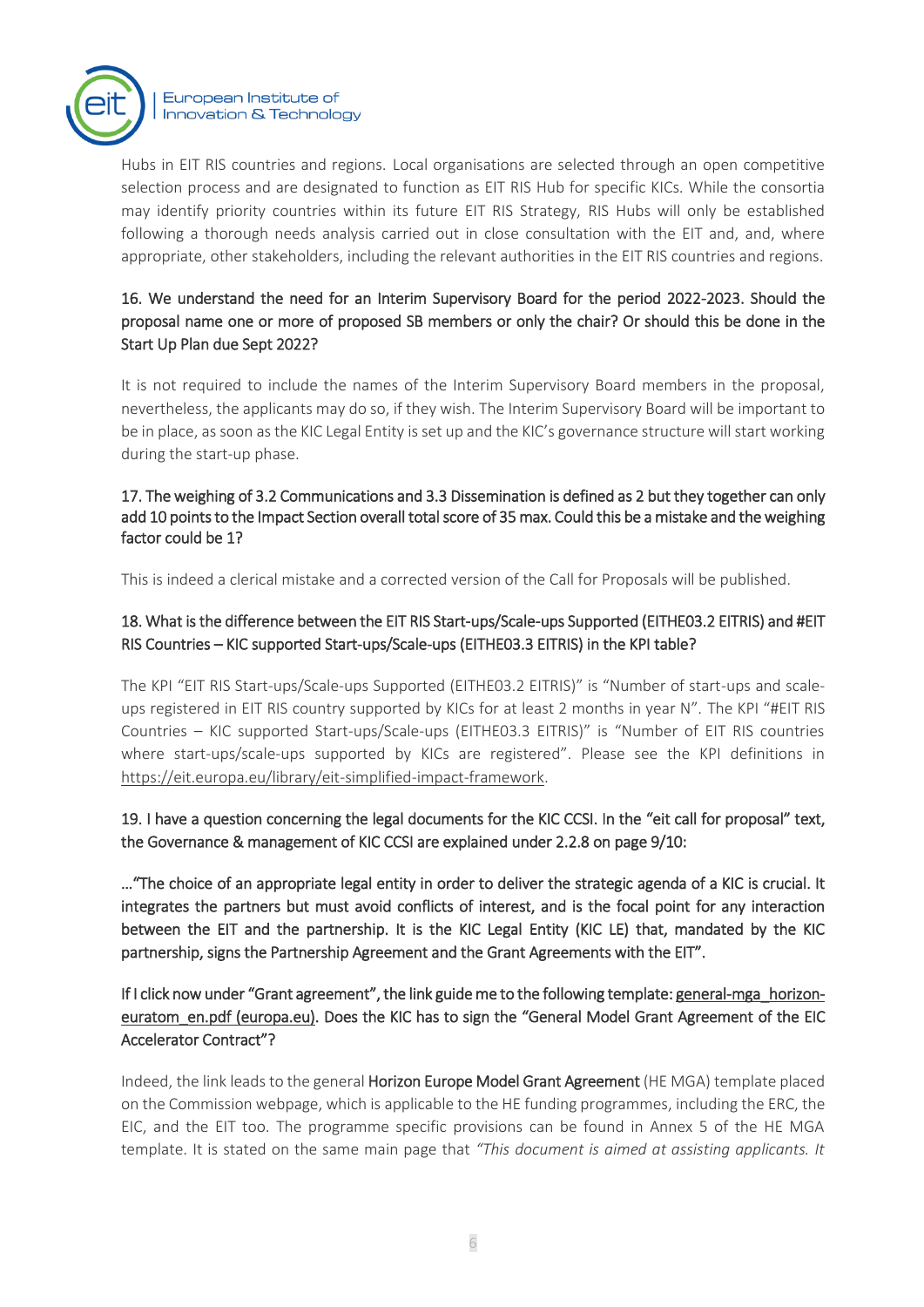

*shows the full range of provisions that may be applied to this type of agreement, and is provided for information purposes only. The legally binding agreement will be that which is signed by the parties in the system."* Accordingly, before the signature of the grant agreement, the provisions which are not relevant for the EIT will be automatically removed from the grant agreement. Therefore, the applicants should not be concerned to have to sign the wrong grant agreement.

### 20. Based on experience of previous KICs, what is the percentage of KIC founding members/partners who remain involved for 7 years or more?

Considering the KIC business logic and their high degree of autonomy, the EIT does not assess in depth the partnership evolution and retainment of founding members at the 8 existing KICs beyond the necessary checks during the start-up phase (from the designation until the Partnership Agreement signature) and later specific reviews, as each KIC manages their partnership internally. In general, while there is fluctuation to some extent over the years within a KIC partnership, the core of the partnership tends to remain rather stable.

#### 21. Based on experience of previous KICs, what percentage of funding provided by EIT to KIC is accessed and used by KIC founding members vs non-founding partners?

The EIT monitoring focuses on the processes and mechanisms through which the KICs distribute the EIT funding. In line with the legal requirements stemming from the Horizon Europe Regulation and the EIT Regulation, the EIT grant shall be distributed via open and transparent selection processes, with a particular focus on excellence and, where applicable, on 'impact' and 'quality and efficiency of implementation'. Accordingly, the KICs shall refrain from providing privileged access to funding to their partners, whether founding members or not.

## 22. This activity is called "Creation and Acceleration". Maybe I am wrong but I am understanding that services are more about acceleration than creation. Indeed, creation is maybe better supported by other actors (regional, local and national authorities). How do KIC complement with them?

EIT KICs conduct both types of activities, with beneficiaries' business acceleration with the start-ups or scale-ups they support, and also business creation for newly created start-ups, spin-offs and spin-outs stemming from EIT KIC education and innovation activities. Business creation can also be delivered by KICs to existing start-ups and scale-ups for example to develop their sales and customers bases. In many instances, KICs complement and expand on existing such activities at regional and national level, and take the supported start-ups or scale-ups to the European level, out of their original home market.

### 23. Could you please tell us about the expected duration of Pathfinder vs. Transition vs. Accelerator projects to be funded?

Pathfinder: In general, there is no specific expectation on the duration of EIC Pathfinder projects, which should be "fit-for-purpose", i.e. decided in line with the S&T ambition, by ensuring an efficient implementation strategy of the planned R&I, dissemination and exploitation activities and considering quickly changing research landscape in given area(s). For some Pathfinder Challenges, projects are expected to have a set duration specified in the in the Challenge Guide.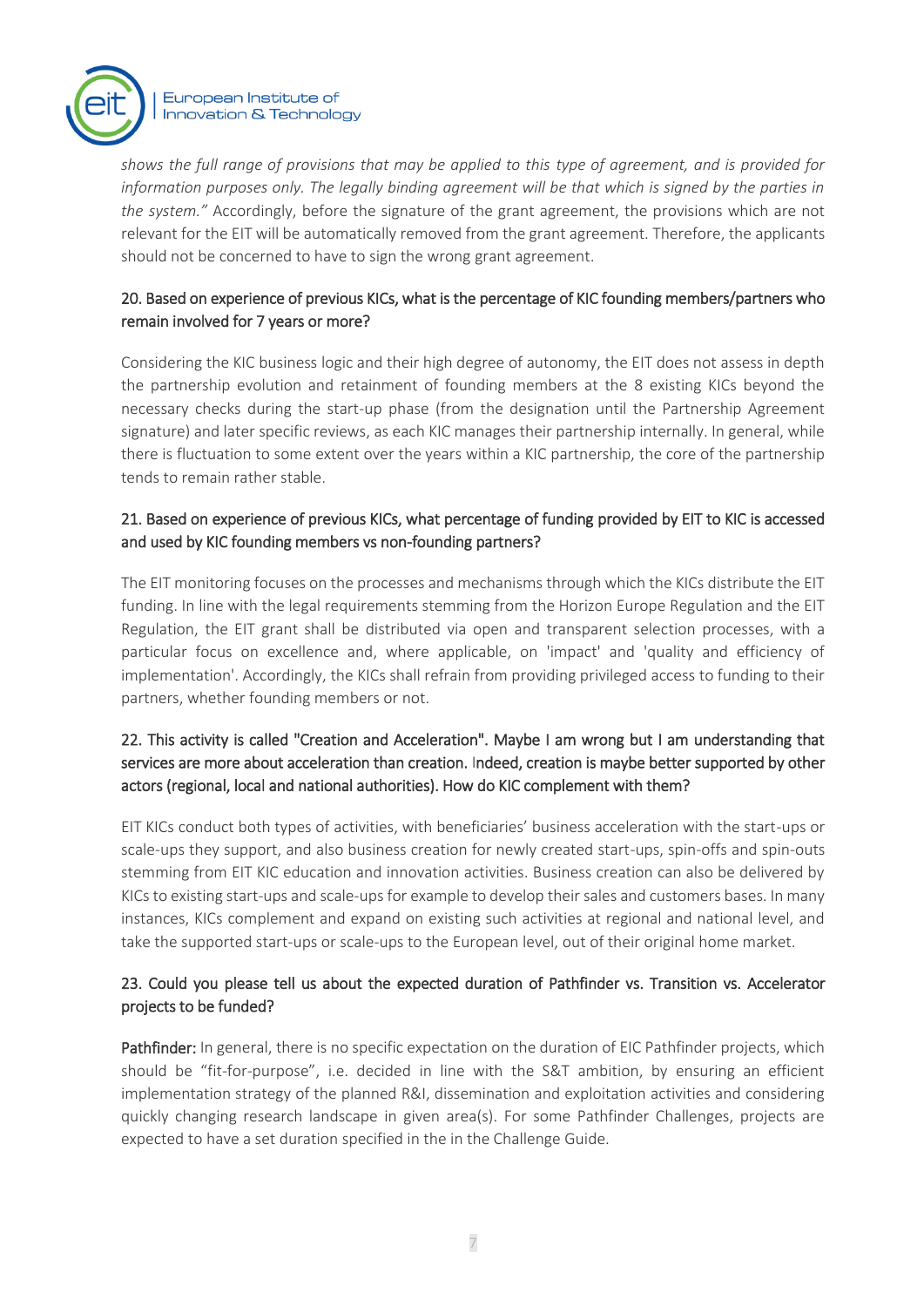

Transition: The EIC considers proposals with a duration of up to 3 years as appropriate for EIC Transition. Nonetheless, this does not preclude you to request a different duration, if properly justified.

Accelerator: In general, there is no specific expectation on the duration of EIC Accelerator projects. With regard to the duration of the investment component of the EIC Accelerator, the EIC Fund will invest patient capital, with a long average perspective on return on the investment (7-10 years) with a maximum of 15 years in general.

More information available in the investment guidelines [https://eic.ec.europa.eu/system/files/2021-](https://eur06.safelinks.protection.outlook.com/?url=https%3A%2F%2Feic.ec.europa.eu%2Fsystem%2Ffiles%2F2021-05%2FEIC%2520Fund%2520Investment%2520Guidelines%2520-%2520Horizon%2520Europe.pdf&data=04%7C01%7CRobert.Boyle%40eit.europa.eu%7C99be6d6e16374acd749708d9be4e9629%7Cd3092f1488d24a778942296a0d2cc07e%7C0%7C0%7C637750067009698186%7CUnknown%7CTWFpbGZsb3d8eyJWIjoiMC4wLjAwMDAiLCJQIjoiV2luMzIiLCJBTiI6Ik1haWwiLCJXVCI6Mn0%3D%7C3000&sdata=MXjUDEpcC43cm5PR%2F3sO4WOziNkU%2FcAtXkhzAg5JYZM%3D&reserved=0) [05/EIC%20Fund%20Investment%20Guidelines%20-%20Horizon%20Europe.pdf](https://eur06.safelinks.protection.outlook.com/?url=https%3A%2F%2Feic.ec.europa.eu%2Fsystem%2Ffiles%2F2021-05%2FEIC%2520Fund%2520Investment%2520Guidelines%2520-%2520Horizon%2520Europe.pdf&data=04%7C01%7CRobert.Boyle%40eit.europa.eu%7C99be6d6e16374acd749708d9be4e9629%7Cd3092f1488d24a778942296a0d2cc07e%7C0%7C0%7C637750067009698186%7CUnknown%7CTWFpbGZsb3d8eyJWIjoiMC4wLjAwMDAiLCJQIjoiV2luMzIiLCJBTiI6Ik1haWwiLCJXVCI6Mn0%3D%7C3000&sdata=MXjUDEpcC43cm5PR%2F3sO4WOziNkU%2FcAtXkhzAg5JYZM%3D&reserved=0)

24. How do you select the companies to write a full proposal under Fast Track to EIC? Do you select specific EIT KICs funding schemes? Any SME already supported by the KIC is eligible to apply under Fast Track Scheme? Or the KIC select the SME to apply to EIC?

Under the Fast Track scheme, applicants do not apply directly to the EIC Accelerator. Instead, the KICs decide whether an existing project previously supported under one of their programmes is suitable for support under the EIC Accelerator. This decision is based on a project review performed by the KICs themselves to assess the eligibility as well as the innovation or market deployment potential of such project. The project review to be performed by the KICs must be set up in compliance with the requirements contained in the EIC Work Programme.

25. Hello, reaching business and market readiness in deep-tech takes usually 5 to 8 years. Commercial business is not possible to be estimated in the early stage for those cases. Especially investors do not understand that as mostly judge with a consumer thinking. How are these contradictions resolved in the evaluation criteria? Where is a clear definition for the key performance indicators for the technology transfer process?

This is a broad question and more detailed information are available in our EIC Work Programme under each instrument's section. However, when it comes to tech transfer and our Transition activities, applicants should have sufficient preliminary business case/business model and market analysis for the application area(s) they have in mind at the proposal stage. The Transition projects should advance both the technology and business aspects. The business case and business model will be refined during the project duration as to become a credible basis for entrepreneurship, business creation and investment.

26. I am writing to ask about the following operational capacity criteria in EIT Call for Proposals 2021for a new EIT Knowledge and Innovation Community (KIC) in the Cultural and Creative Sectors and Industries (CCSI):

- *• participated in at least one project with a total budget (allocated or coordinated) exceeding EUR 3 million;*
- *• coordinated at least one project with at least two other partners (three in total) from at least three different European countries and from at least two sides of the Knowledge Triangle;*
- *• participated in at least two EU financed projects.*

Should the Coordinator fulfil all three criteria, or it is enough to complete some of them?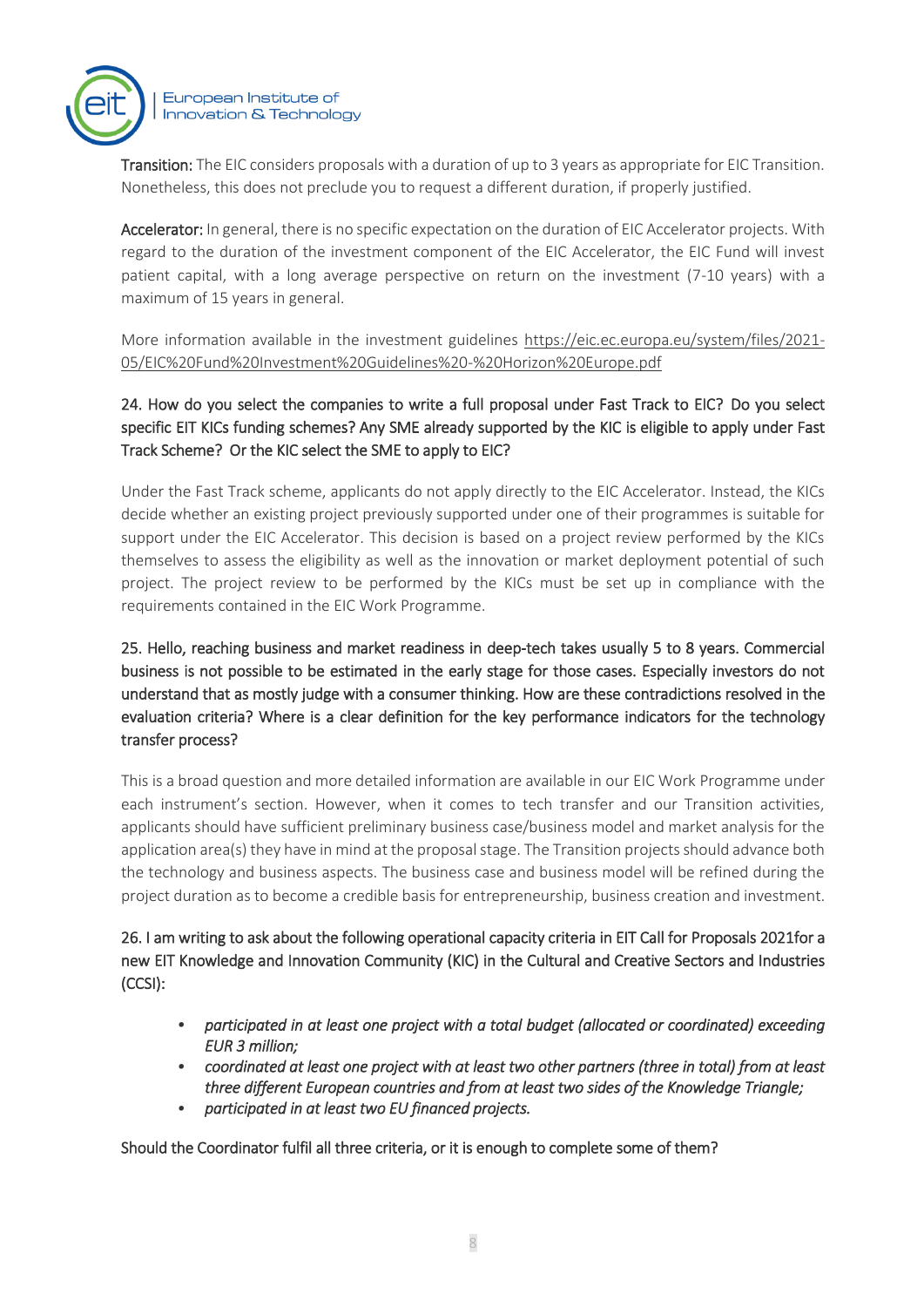

In line with the call text, chapter 6.5.:

1) The Coordinator's familiarity with the Call's theme and experience of coordinating and/or participating in international projects related to innovation, research and education, (separately or together), as well as familiarity with the European Union's financial procedures, is proven through having:

- participated in at least one project with a total budget (allocated or coordinated) exceeding EUR 3 million;
- coordinated at least one project with at least two other partners (three in total) from at least three different European countries and from at least two sides of the Knowledge Triangle;
- participated in at least two EU financed projects.

The Coordinator should provide references for the above required projects as evidence of his/her operational capacity (one project may meet several of the above criteria). The projects should have been successfully completed, the final implementation date of the projects should not be earlier than 31 December 2017, and the minimum budget of the projects should be higher than EUR 300.000 to make the reference eligible. All reference projects should be related to the relevant thematic area.

## 27. I have a question regarding the Declaration of honour. We are already gathering these declarations but have not found a specific model so we are using the one used for the 2020 EIT Awards. The question is: Is there a specific model for this declaration available? Can we keep on using the awards model?

Please kindly note that when you start creating a draft proposal on the Tender and Funding Portal of the European Commission, you will be able to download all relevant templates in relation to this call including the declaration of honour (please see below).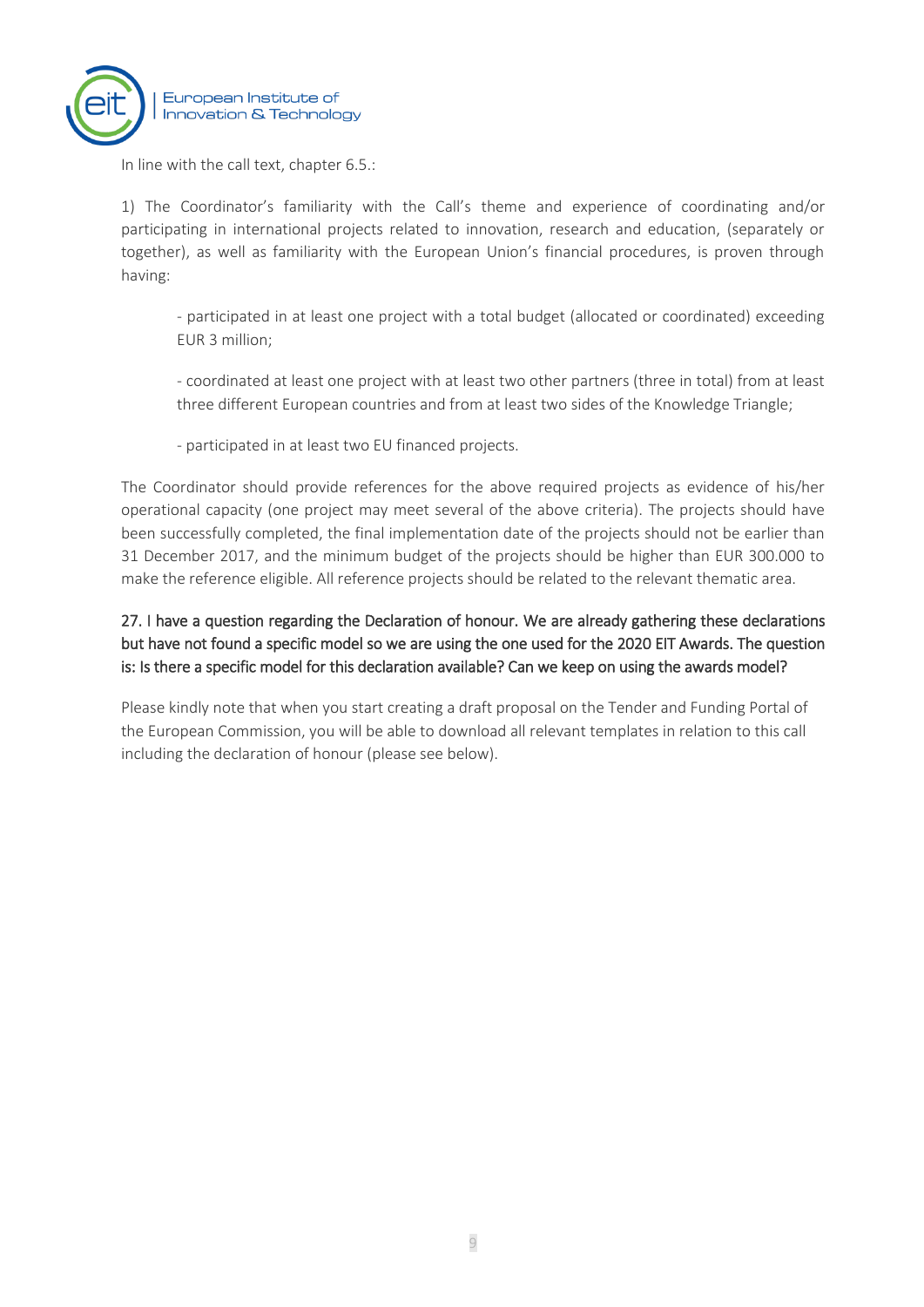

| 巤          | <b>Deadline</b><br>24 March 2022 17:00:00 Brussels Local Time               |
|------------|-----------------------------------------------------------------------------|
| Call data: |                                                                             |
|            | Call: HORIZON-EIT-2021-KIC-DESIGN                                           |
|            | Topic: HORIZON-EIT-2021-KIC-DESIGN-EITCCI                                   |
|            | Type of action: HORIZON-EIT-DESIGN                                          |
|            | Type of MGA: HORIZON-EIT-DESIGN                                             |
| Α          | Topic and type of action can only be changed by<br>creating a new proposal. |
|            | <b>Download Part B templates</b><br>Download part B templates               |

28. I wanted to get in touch to ask about the Declaration of Honour to be submitted as annex of Part A. We are currently using the following document as template but we have some doubts and concerns from members of our consortium. [https://eit.europa.eu/sites/default/files/eit\\_awards\\_2020\\_-](https://eur06.safelinks.protection.outlook.com/?url=https%3A%2F%2Feit.europa.eu%2Fsites%2Fdefault%2Ffiles%2Feit_awards_2020_-_declaration_of_honour.pdf&data=04%7C01%7CEIT-KICs-Call-2021%40eit.europa.eu%7Cb7c5e343f84b4162626208d9d1b904c7%7Cd3092f1488d24a778942296a0d2cc07e%7C0%7C0%7C637771414876677409%7CUnknown%7CTWFpbGZsb3d8eyJWIjoiMC4wLjAwMDAiLCJQIjoiV2luMzIiLCJBTiI6Ik1haWwiLCJXVCI6Mn0%3D%7C3000&sdata=RtqF6lMWwbcw5EyZE59R0OdfMo2MPKgyLDjHEeSTQBs%3D&reserved=0) [\\_declaration\\_of\\_honour.pdf I](https://eur06.safelinks.protection.outlook.com/?url=https%3A%2F%2Feit.europa.eu%2Fsites%2Fdefault%2Ffiles%2Feit_awards_2020_-_declaration_of_honour.pdf&data=04%7C01%7CEIT-KICs-Call-2021%40eit.europa.eu%7Cb7c5e343f84b4162626208d9d1b904c7%7Cd3092f1488d24a778942296a0d2cc07e%7C0%7C0%7C637771414876677409%7CUnknown%7CTWFpbGZsb3d8eyJWIjoiMC4wLjAwMDAiLCJQIjoiV2luMzIiLCJBTiI6Ik1haWwiLCJXVCI6Mn0%3D%7C3000&sdata=RtqF6lMWwbcw5EyZE59R0OdfMo2MPKgyLDjHEeSTQBs%3D&reserved=0)s there any other document or template to be used or are we doing the right thing?

Please kindly note that when you start creating a draft proposal on the Tender and Funding Portal of the European Commission, you will be able to download all relevant templates in relation to this call including the declaration of honour (please see below).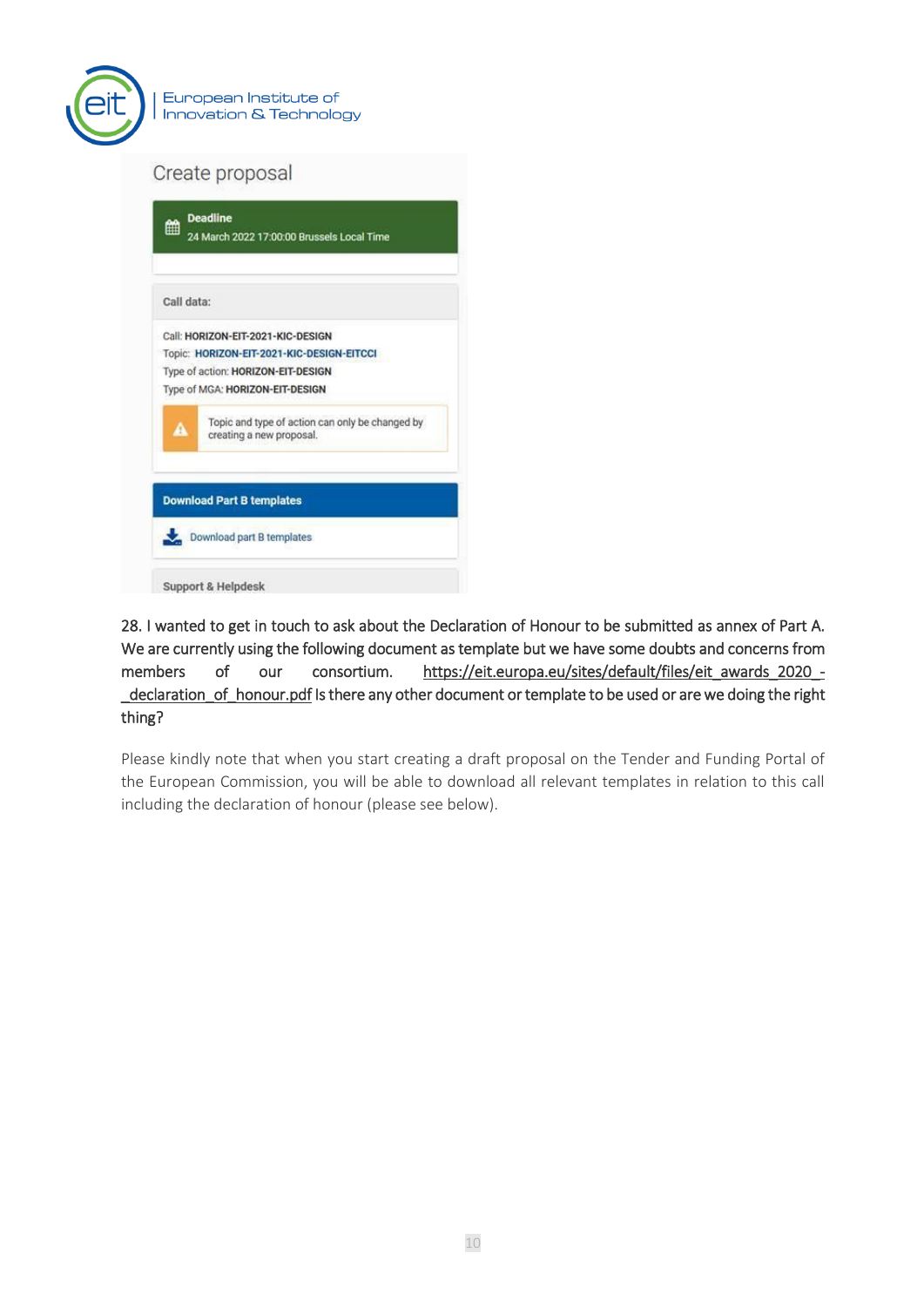

| 龠          | 24 March 2022 17:00:00 Brussels Local Time                                  |
|------------|-----------------------------------------------------------------------------|
| Call data: |                                                                             |
|            | Call: HORIZON-EIT-2021-KIC-DESIGN                                           |
|            | Topic: HORIZON-EIT-2021-KIC-DESIGN-EITCCI                                   |
|            | Type of action: HORIZON-EIT-DESIGN                                          |
|            | Type of MGA: HORIZON-EIT-DESIGN                                             |
| A          | Topic and type of action can only be changed by<br>creating a new proposal. |
|            | <b>Download Part B templates</b><br>Download part B templates               |

29. Regarding the Call for proposal open until March 2022 within the EIT Culture and Creativity, I would like to know whether the expert evaluators will be selected from the EC open database via the Tender portal or there is a separate external expert pool still open for new registration.

All independent external experts will be selected from the European Commission database. You can register here: [https://ec.europa.eu/info/funding-tenders/opportunities/portal/screen/work-as-an](https://ec.europa.eu/info/funding-tenders/opportunities/portal/screen/work-as-an-expert)[expert.](https://ec.europa.eu/info/funding-tenders/opportunities/portal/screen/work-as-an-expert)

30. Dear ladies and gentlemen, based on § 6.8 of the EIT Call for Proposals 2021 for a new EIT Knowledge and Innovation Community (KIC) in the Cultural and Creative Sectors and Industries (CCSI), Version 1.0 dated 26 October 2021, we are requesting your support and answer on the following question: *Is a Consortium application not eligible to the EIT Call for CSSI if one of its up to 50 partners is legally based in Switzerland?* 

Organisations from Switzerland are *eligible for participation* in the Call for Proposals, in accordance with the Horizon Europe Regulation. However, they are *not eligible to receive EIT funding* as it is currently a non-associated country to Horizon Europe (unless the participation is deemed essential, it is justified and an exception is given by the granting authority).

31. Following my latest question, I wanted to get in touch to clarify another issue in relation to the CVs of the interim management team.

It is clearly stated in the B3 template that it has to be a Europass CV and it specifically mentions to see chapter 6.5 in the call text. When checking that part of the call text, it also explains the need for the CVs to be in Europass format and in a footer note there it provides the following link: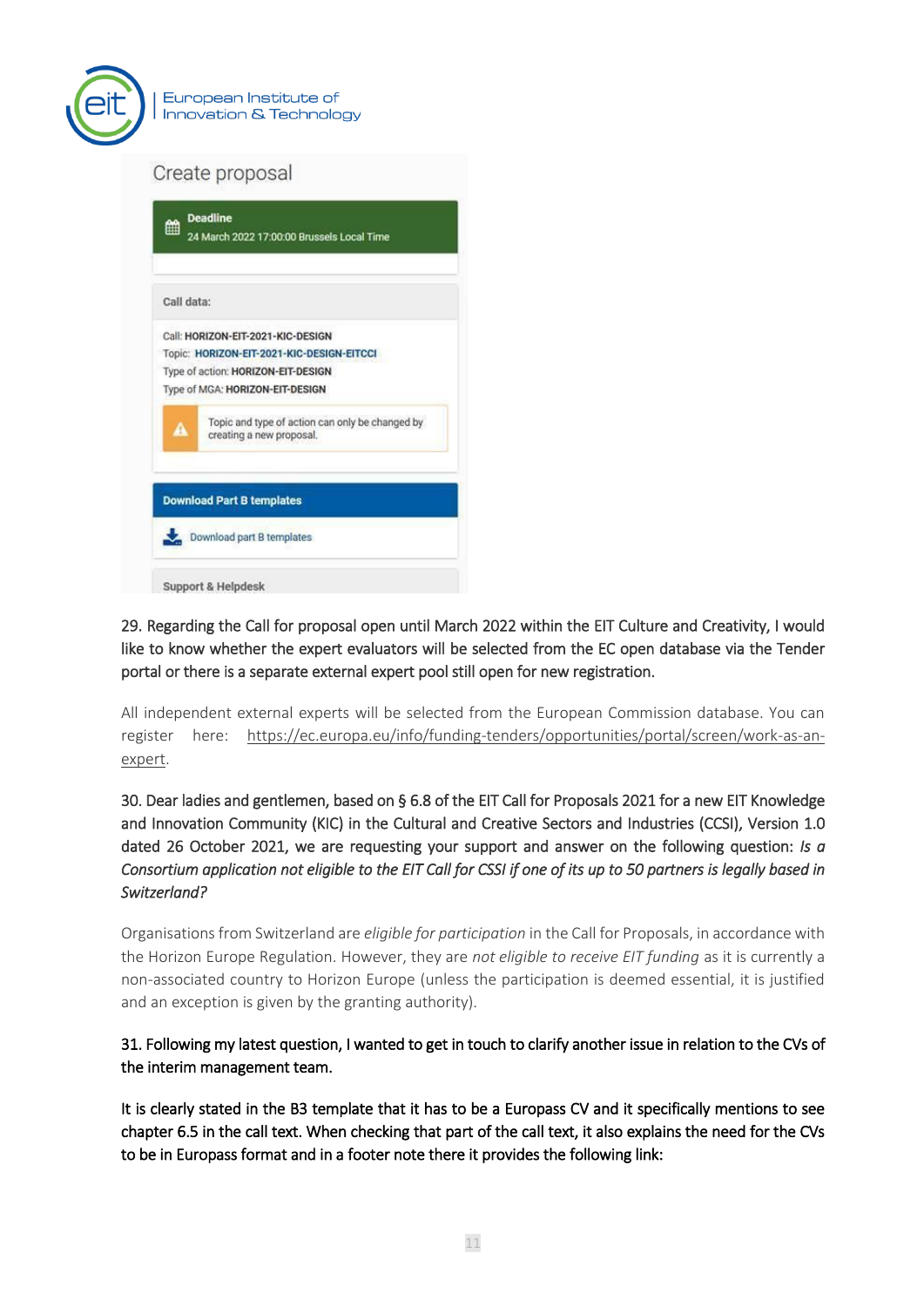

#### [https://europass.cedefop.europa.eu/en/documents/curriculum-vitae/templates-instructions](https://eur06.safelinks.protection.outlook.com/?url=https%3A%2F%2Feuropass.cedefop.europa.eu%2Fen%2Fdocuments%2Fcurriculum-vitae%2Ftemplates-instructions&data=04%7C01%7CEIT-KICs-Call-2021%40eit.europa.eu%7C05854e334f7e49da1fc008d9da9f1166%7Cd3092f1488d24a778942296a0d2cc07e%7C0%7C0%7C637781199021166167%7CUnknown%7CTWFpbGZsb3d8eyJWIjoiMC4wLjAwMDAiLCJQIjoiV2luMzIiLCJBTiI6Ik1haWwiLCJXVCI6Mn0%3D%7C3000&sdata=Pp5r956NzpeEhTTzb6EnSjIP2Ifpfj%2BMRM1QdvOkiWM%3D&reserved=0)

While opening it there is no specific website that opens rather than the generic Europass website.

I wanted to ask about the format or template used in the Europass CVs. Some of the ones we need are already done in the template from 2019/2020. Would this be an issue? I have tried to look for clear specifications both from the EIT and from Europass on what the requirements are, or even looked for differences between templates or what is the current version and found nothing at all... Would be great to gain some clarity on this aspect to make sure the three profiles are prepared in the correct format.

Additionally, one of the profiles is currently an online version that is downloaded into a strange PDF version. Which takes me to my last question. Is there a clear PDF template (Europass) for the interim management team's profiles?

#### All of this, understanding that the three profiles will have to be submitted in PDF format, of course.

Thank you very much for your question:

If you follow the [link](https://europa.eu/europass/select-language?destination=/node/1) and you have chosen your language, you will reach the following site allowing you to create a new Europass CV, import a previous CV or import a previous Europass CV:



32. I am reaching out to ask about the details shared where the background and operational capacity of the coordinator are specified.

This is the text from the call topic: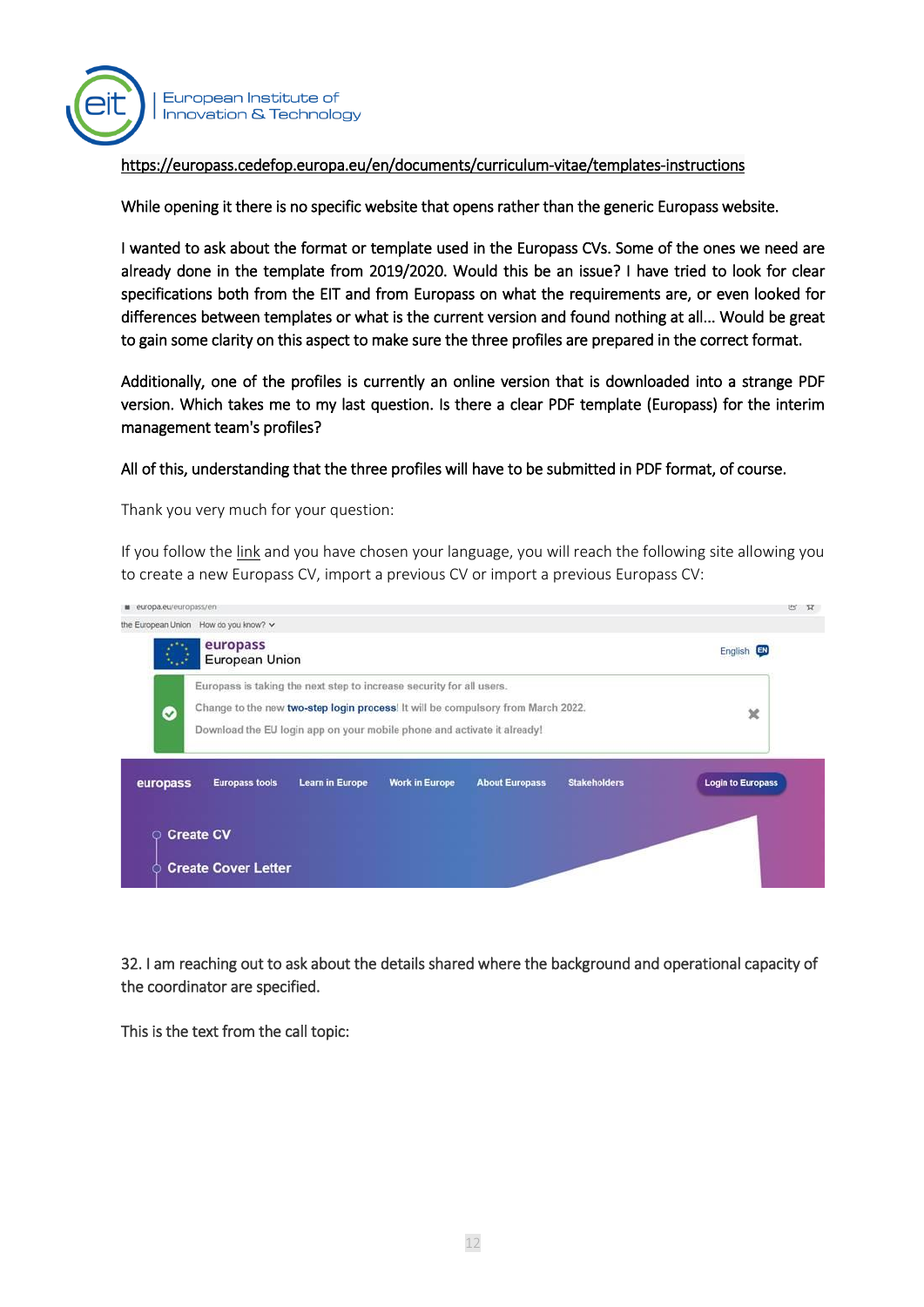

#### 6.5 Operational capacity criteria

1) The Coordinator's familiarity with the Call's theme and experience of coordinating and/or participating in international projects related to innovation, research and education, (separately or together), as well as familiarity with the European Union's financial procedures, is proven through having:

- participated in at least one project with a total budget (allocated or coordinated) exceeding EUR 3 million;
- coordinated at least one project with at least two other partners (three in total) from at least three different European countries and from at least two sides of the Knowledge Triangle;
- participated in at least two EU financed projects.

The Coordinator should provide references for the above required projects as evidence of his/her operational capacity (one project may meet several of the above criteria). The projects should have been successfully completed, the final implementation date of the projects should not be earlier than 31 December 2017, and the minimum budget of the projects should be higher than EUR 300.000 to make the reference eligible. All reference projects should be related to the relevant thematic area.

#### Our question is:

What does the first point exactly mean? Does it mean the coordinator has had to be Coordinator in a project exceeding 3.0M€ budget? or does it mean only that the coordinator has had to be a partner in a 3.0M€ budget project? Another interpretation could even be that the coordinator has received 3.0M€ from a project in the past, which I believe is not the intention of this first point.

Concerning your question (first bullet point operational capacity criteria Call for Proposals):

In line with the Horizon Europe legal framework, for this Call for Proposals, participation means that the applying coordinator has substantially taken part in the activities of a successful project (as beneficiary, affiliated entity, associated partner) with a total budget (allocated or coordinated) exceeding 3 MEUR.

#### 33. Are NGO eligible in Albania to be partner of consortium? There are ministries' too available to part of consortium? which are more preferable? Universities or other public institutions?

In line with Article 9 of the EIT Regulation, the EIT Call for Proposals is not open for natural persons, but for organisations. The minimum condition to form a KIC is the participation of at least three independent partner organisations, that are comprised of at least one Higher Education Institution (HEI), one research organisation and one private company and that are established in at least three different Member States. In addition, Article 2(5) defines partner organisations as follows: "A 'partner organisation' means a legal entity which is a member of a KIC and may include, in particular, higher education institutions, vocational education and training providers, research organisations, public institutions, public or private companies, financial institutions, regional and local authorities, foundations and not-for-profit organisations."

In accordance with the Horizon Europe Regulation (Article 22), entities regardless of the place of establishment are eligible for participation in the EIT Call for Proposals (thus also from Albania). The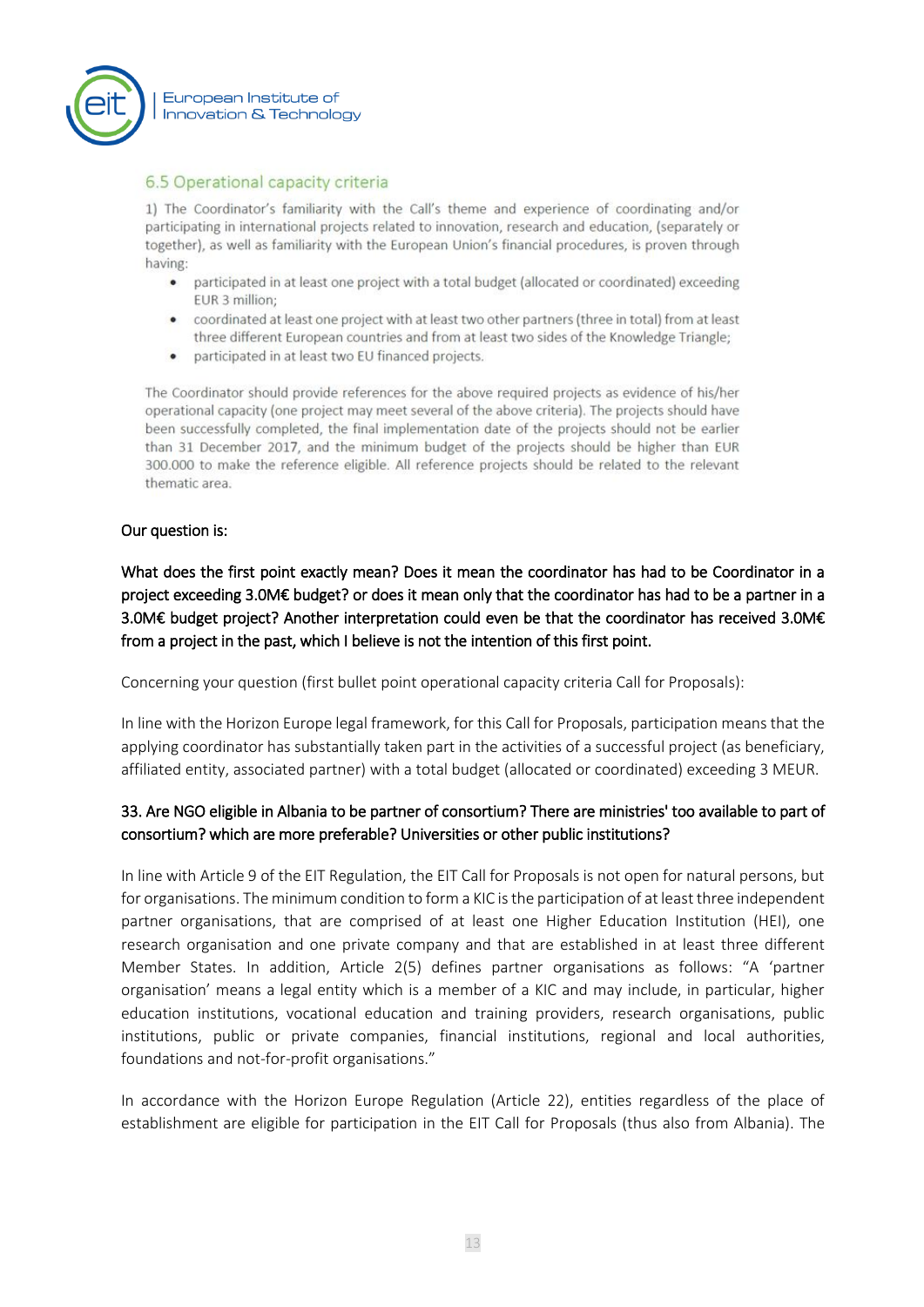

EIT's Call will result in the designation of the winning consortium by the EIT Governing Board (no funding will be awarded at this stage of the procedure).

As regards eligibility for funding, the designated winning consortium will receive funding for the startup phase of the KIC: as a general rule, entities from EU Member States and Horizon Europe associated countries are eligible for funding (Article 23 of the Horizon Europe Regulation).

There are several possible ways to identify and engage with potential applying consortia. One of these is that the EIT has been facilitating the process with a networking website that will be available until March 2022 allowing potential partners to connect for the Call for Proposals. Potential partners may also want also to identify and approach other potential partners and consortia by themselves.

#### <https://eit-culture-creativity.b2match.io/>

34. I wanted to reach out to ask about the possibilities we have in modifying the template, in structure and mostly, visually. Modifications going in the lines of: changing or editing the front/cover page, font styles (general text and titles (size and colour for titles, not aiming at changing size for general text)), eliminating the initial table with definitions included in B1 template. What would be your recommendations or indications on the topic?

With a view to equal treatment/ unbiased assessment of all submitted proposals, modifications to Horizon Europe standard templates are not allowed.

### 35. We are curious to ask if it is possible to know which universities or similar organisations that are working on applications to this call on Culture and Creativity etc.?

There are several possible ways to identify and engage with potential applying consortia. One of these is that the EIT has been facilitating the process with a networking website that will be available until March 2022 allowing potential partners to connect for the Call for Proposals. Potential partners may also want also to identify and approach other potential partners and consortia by themselves.

#### <https://eit-culture-creativity.b2match.io/>

## 36. If a consortium is invited to present their proposal to the Governing Board how long does this presentation will last? 20 Minutes? Half an hour? And how long time is foreseen for questions? So how long does this presentation takes all in all?

Invitations to the applicant consortia reaching the threshold of 70% points at the Panel of Experts evaluation stage will be sent in June 2022 containing all relevant details. At this stage of the procedure, the EIT is not in the position to share any further information regarding the hearings.

37. Would it be possible to provide clarification regarding the precise budget ? It is not entirely clear what the overall budget of the KIC CCSI will be. Even when consulting the Q&A [\(https://eit.europa.eu/news33](https://eur06.safelinks.protection.outlook.com/?url=https%3A%2F%2Feit.europa.eu%2Fnews33-how-much-will-be-overall-budget-new-kic-be-and-what-will-be-co-funding-rate-throughout-period&data=04%7C01%7CEIT-KICs-Call-2021%40eit.europa.eu%7C7e9729bc55874e1dcff108d9df26a9ed%7Cd3092f1488d24a778942296a0d2cc07e%7C0%7C0%7C637786179451829366%7CUnknown%7CTWFpbGZsb3d8eyJWIjoiMC4wLjAwMDAiLCJQIjoiV2luMzIiLCJBTiI6Ik1haWwiLCJXVCI6Mn0%3D%7C3000&sdata=7N6UFyUweFlPwGGjyb4CSawu6zChrt%2BI2bWa9jKBoSU%3D&reserved=0) [how-much-will-be-overall-budget-new-kic-be-and-what-will-be-co-funding-rate-throughout-period\)](https://eur06.safelinks.protection.outlook.com/?url=https%3A%2F%2Feit.europa.eu%2Fnews33-how-much-will-be-overall-budget-new-kic-be-and-what-will-be-co-funding-rate-throughout-period&data=04%7C01%7CEIT-KICs-Call-2021%40eit.europa.eu%7C7e9729bc55874e1dcff108d9df26a9ed%7Cd3092f1488d24a778942296a0d2cc07e%7C0%7C0%7C637786179451829366%7CUnknown%7CTWFpbGZsb3d8eyJWIjoiMC4wLjAwMDAiLCJQIjoiV2luMzIiLCJBTiI6Ik1haWwiLCJXVCI6Mn0%3D%7C3000&sdata=7N6UFyUweFlPwGGjyb4CSawu6zChrt%2BI2bWa9jKBoSU%3D&reserved=0), the answer is vague and leaves room for interpretation in many directions. Therefore, it would be nice to know what the exact overall budget of the KIC CCSI will be.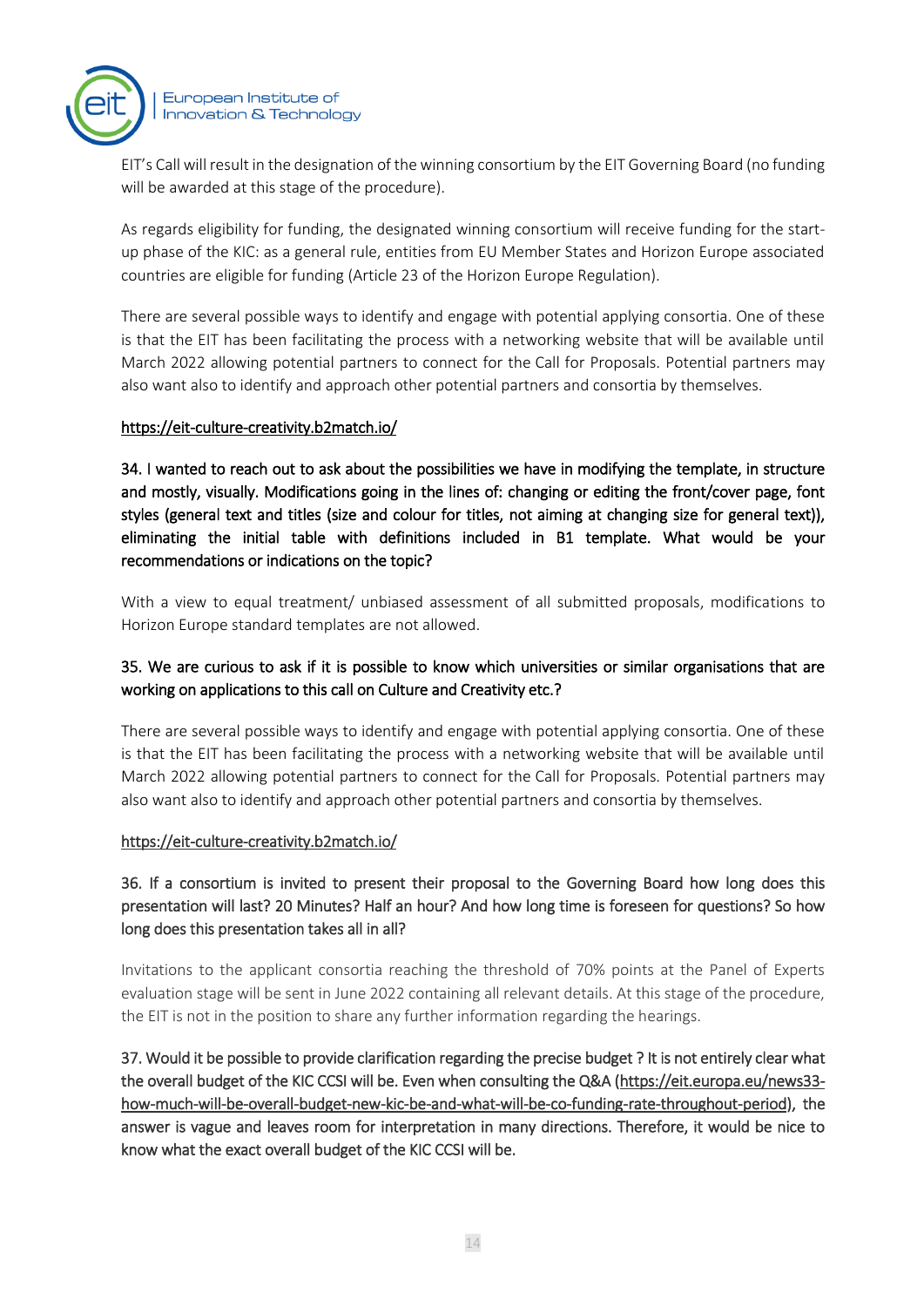

Generally, please kindly note that the designation of the winning consortium by the EIT Governing Board does not result in the immediate award of a grant.

The designated consortium will be invited to submit a start-up plan, based on which the EIT may award a start-up grant (up to MEUR 6) to cover activities for legal readiness, operational readiness and fostering EIT identity and other initial KIC activities to support the efficient setting up. It shall be used to finance the start-up activities and initial pilot actions to prepare for the first year of full operations and business plan implementation expected to start on 1 January 2024. Additional details on the start-up grant can be found under chapter 7.3 Call for Proposals. At the end of the start-up period (Q4 2023), the EIT Governing Board will confirm the establishment of the KIC, if the start-up phase was successful.

After this, EIT funding to an established KIC is decided by the EIT Governing Board on the basis of a performance-based allocation and after the assessment of KIC proposal (i.e. Business Plan) on annual or multiannual basis, also depending on the budget availability of the EIT. Therefore, the grant amounts which will be allocated to the new KIC as from 2024 will be subject to EIT Governing Board funding allocation decisions. (For further information on the performance base allocation, please check the [principles for financing, monitoring and evaluation of KIC activities.](https://eur06.safelinks.protection.outlook.com/?url=https%3A%2F%2Feit.europa.eu%2Fsites%2Fdefault%2Ffiles%2F2021-14_20210507-gbwp_principles_on_fin_mon_eval_kics_activities_to_gb_dml_eit.pdf&data=04%7C01%7CEIT-KICs-Call-2021%40eit.europa.eu%7C7e9729bc55874e1dcff108d9df26a9ed%7Cd3092f1488d24a778942296a0d2cc07e%7C0%7C0%7C637786179451829366%7CUnknown%7CTWFpbGZsb3d8eyJWIjoiMC4wLjAwMDAiLCJQIjoiV2luMzIiLCJBTiI6Ik1haWwiLCJXVCI6Mn0%3D%7C3000&sdata=mR6Fri%2BFJXs%2BCqxDm7axCXmYQp1BONund3%2FA668RCPc%3D&reserved=0)) With the possibility to leverage more funds from the private and public sector, approximately EUR 300 million of funding is available for the two new EIT Knowledge and Innovation Communities to be launched during the 2021-2027 EU funding period.

#### 38. Please find following questions related to the CCSI KIC call:

#### Part B1

• The call text mentions: "In addition, a KIC is expected to take part in the EIT Higher Education Institutions (HEI) Initiative helping higher education institutions to build their capacity to innovate and to teach innovation and entrepreneurship" At the same time, the funding allocation to the HEI pilot initiative is defined to be max 3%. Are KIC applications expected to explicitly highlight the budget allocation going to the HEI initiative or is it sufficient to implicitly define this in budget allocated to activities related to education?

#### Part B2

In the category "other sources", are we expected to split this further into sub categories?

#### Part B3

- What is the relationship between point 3 in this declaration and the numbers to be defined in table B2 on Financial sources?
- Are the commitments to be defined in point 3 in form B3 and the table B2 also somehow covering things that used to be labelled as KCA (vs KAVA funding) or should these commitments only refer to additional KIC governed actions and budgets?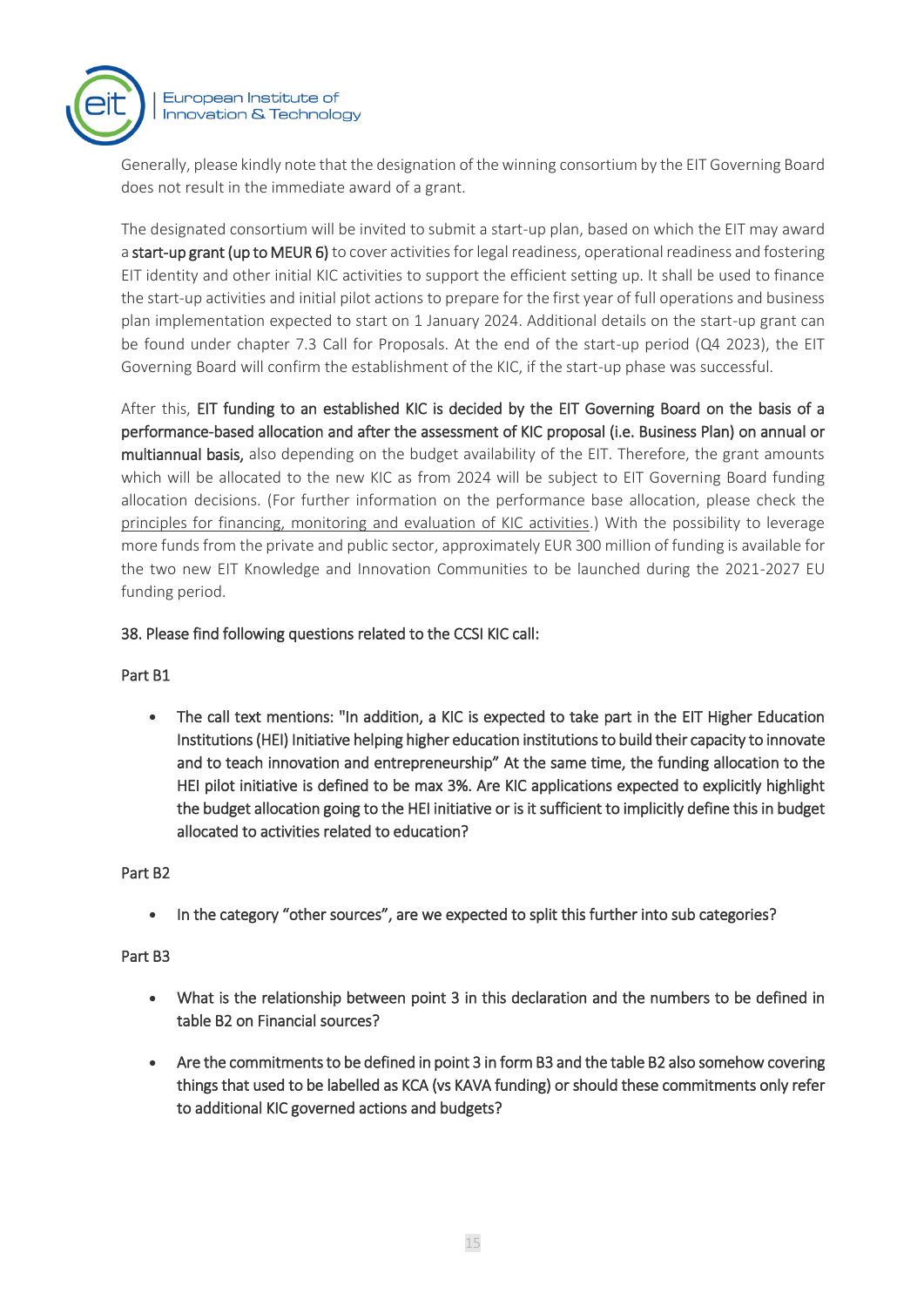

• What exactly is expected to be stated under point 4 of the B3 declaration? Only Affiliate Partners that will be needed to carry out the work in the Start Up Grant Agreement or a more open list of Affiliated Partners (outside of the max. 50 consortium members) that are expected to / likely to be involved in the execution of the KIC from 2024?

#### Part B1

At this stage, it is sufficient to define the budget allocated to education activities.

#### Part B2

Please be as concrete as possible as regards the type of other sources.

#### Part B3

- The commitment (point 3) has to match the overview on estimated financial resources (B2).
- KCA does not exist anymore in the EIT Regulation, please do not include it.
- A more open list of affiliated partners may be indicated in point 4 of the B3 declaration (outside of the max. 50 consortium members), particularly those who would have a role in in the startup phase implementation.

We hope this clarifies. Please also check the [FAQ page](https://eur06.safelinks.protection.outlook.com/?url=https%3A%2F%2Feit.europa.eu%2Four-activities%2Fcall-for-eit-communities%2F2021%2Ffaq&data=04%7C01%7CEIT-KICs-Call-2021%40eit.europa.eu%7C7e9729bc55874e1dcff108d9df26a9ed%7Cd3092f1488d24a778942296a0d2cc07e%7C0%7C0%7C637786179451829366%7CUnknown%7CTWFpbGZsb3d8eyJWIjoiMC4wLjAwMDAiLCJQIjoiV2luMzIiLCJBTiI6Ik1haWwiLCJXVCI6Mn0%3D%7C3000&sdata=e%2BsDZ%2BakD3yei8Aq%2Fbb0HQLHHUxBu4AinD96K1N3xBI%3D&reserved=0) on the EIT's website for additional information.

39. With regards to the EIT Call for Proposals 2021 for a new EIT Knowledge and Innovation Community (KIC) in the Cultural and Creative Sectors and Industries (CCSI), I would like to ask the following question:

There is a Bulgarian organization which is considered as a potential coordinator under this Call for Proposals. They address the following Operational capacity criteria:

- participated in at least one project with a total budget (allocated or coordinated) exceeding EUR 3 million;
- coordinated at least one project with at least two other partners (three in total) from at least three different European countries and from at least two sides of the Knowledge Triangle;
- participated in at least two EU financed projects.

I would like to enquire about the interpretation of the requirement that 'All reference projects should be related to the relevant thematic area'.

How explicitly would such relatedness be judged? For example, would projects that have wider scope, which includes work on cultural and creative industries, but are not explicitly focused on this thematic area, be considered eligible to continue to evaluation?

In this respect, considering that 'Only proposals that pass the operational capacity verification will be evaluated by the external experts', would you advise me on whether this could be an exclusionary